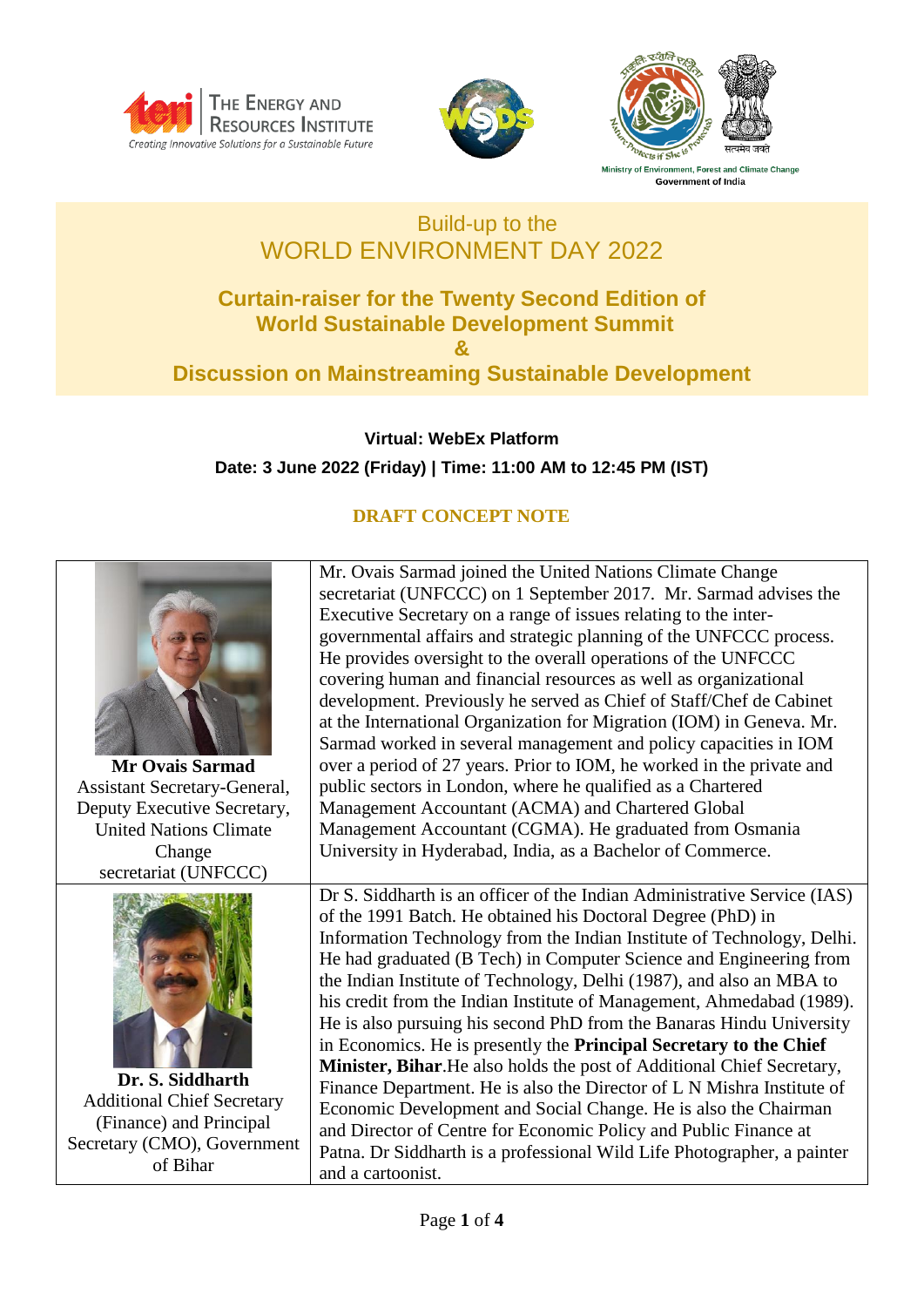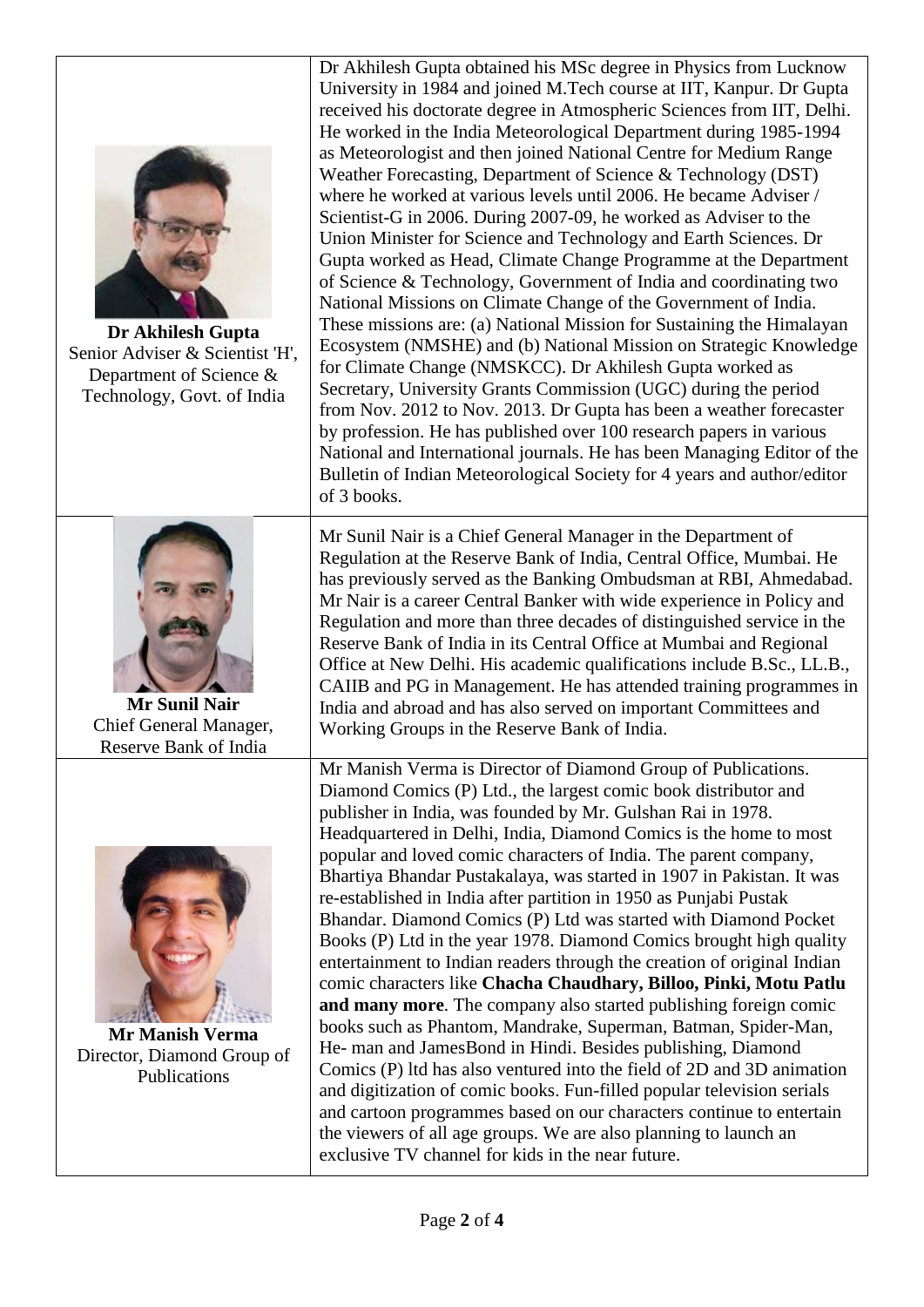

**Mr Nitin Desai** Chairman - Governing Council, The Energy and Resources Institute; Former Under Secretary General for Economic and Social Affairs, UN



**Dr Vibha Dhawan** Director General, The Energy and Resources Institute



**Dr Syamal Kumar Sarkar** Senior Director, Natural Resource & Climate, The Energy and Resources Institute

Mr Nitin Desai is a distinguished economist and a well-known voice in public policy for a nationally and internationally, especially in the sustainable development sector. He was in the Planning Commission (1973-88) and later served as the Chief Economic Adviser and Secretary, Department of Economic Affairs, in the Ministry of Finance (1988-90). He also served as Senior Economic Adviser for the World Commission on Environment and Development (the Brundtland Commission) where he introduced the concept of sustainable development. He was the Under Secretary General for Economic and Social Affairs in the UN, where his major contributions included the organization of a series of global summits, notably the Rio Earth Summit (1992), the Copenhagen Social Development Summit (1995), the Monterrey Finance and Development Summit (2002) and the Johannesburg Sustainable Development Summit (2002). He oversaw the creation of the Commission on Sustainable Development in the UN, and was the first Under Secretary General for Policy Coordination and Sustainable Development.

Dr. Vibha Dhawan is associated with The Energy and Resources Institute since 1985. She also served as the Vice-Chancellor of TERI School of Advanced Studies from 2005-2007. She is a Fellow of the National Academy of Sciences, India. Dr. Dhawan is actively involved in research as well as policy development, both at the national and international level. Dr Dhawan as a researcher was instrumental in the establishment of the highly successful Micropropagation Technology Park at TERI. Her other major achievements includes developing econtents for the post-graduate programme in biotechnology for the University Grants Commission. Her recent research interests are in the area of biofuels. She is currently the coordinator of the DBT-TERI Centre on Integrated Production of Advanced Biofuels and Biocommodities. She was Advisor, Bio-resources & Biotechnology, to the Late Tarun Gogoi, the former Chief Minister of Assam.

A Doctorate in Economics (1991) from the State University of New York, Stony Brook, New York, Dr S K Sarkar is working as Director, Water Resources Division, TERI since September 2014. He is responsible for carrying forward research agenda in the infrastructure sector, especially in the area of regulatory policy, energy reforms, water resources management, urban system infrastructure, and sustainable development including climate change. During 1998 till 2003 Dr Sarkar worked as Senior Fellow, TERI, and during 2005-2007 as Director, Division of Regulatory Studies and Governance in TERI. Dr Sarkar worked as Secretary to the Government of India in the Ministry of Water Resources during 2013, in the Department of Personnel and Training during 2013-14 & 2007-2013, and Ministry of Finance (Department of Economic Affairs) during 1994-97. Prior to this, Dr Sarkar was with the environment regulatory authority, Government of West Bengal, and was responsible for the sustainable development in the State (2003-05). Also, worked as consultant with the Asian Development Bank (1998) and with the World Bank/PPIAF (Public private Infrastructure Advisory Facility) during 2003-04.